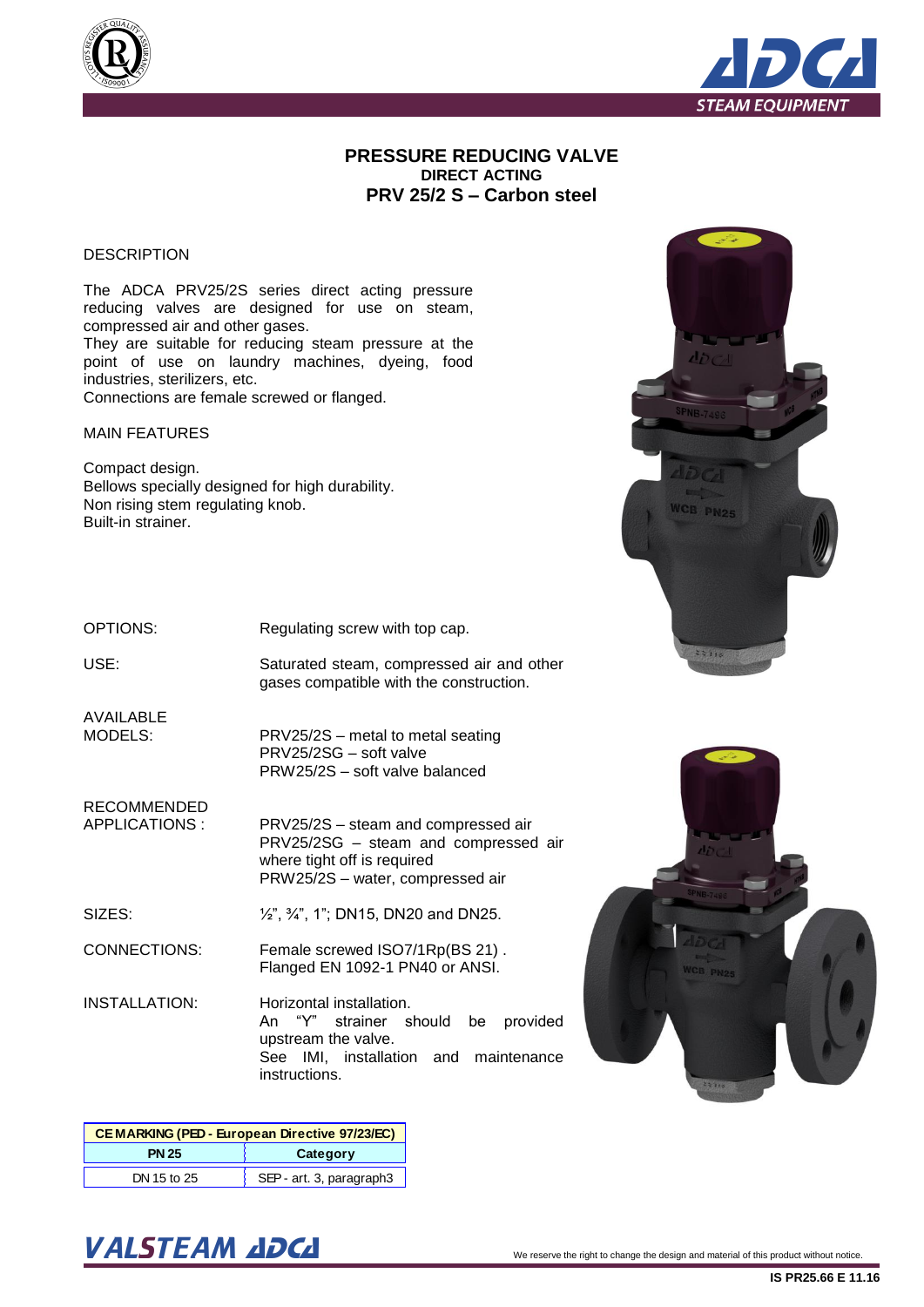



| <b>LIMITING CONDITIONS</b> |                 |                 |             |  |  |  |  |  |  |
|----------------------------|-----------------|-----------------|-------------|--|--|--|--|--|--|
|                            | <b>PRV25/2S</b> | <b>PRW25/2S</b> |             |  |  |  |  |  |  |
| Body design conditions     | <b>PN25</b>     | <b>PN25</b>     | <b>PN25</b> |  |  |  |  |  |  |
| Max.upstream pressure      | 17 bar          | 17 bar          | 14 bar      |  |  |  |  |  |  |
| Max.downstream pressure    | 8,6 bar         | 8,6 bar         | 8,6 bar     |  |  |  |  |  |  |
| Min.downstream pressure    | $0.14$ bar      | $0.14$ bar      | $0.35$ bar  |  |  |  |  |  |  |
| Max.design temperature     | 210°C           | 180°C           | 75°C        |  |  |  |  |  |  |
| Max.cold hydraulic test    | 38 bar          | 38 bar          | 38 bar      |  |  |  |  |  |  |
| Max.reducing ratio         | 10:1            | 10:1            | 10:1        |  |  |  |  |  |  |

| <b>CAPACITIES</b><br>(See selection table) |     |     |     |  |  |  |  |  |
|--------------------------------------------|-----|-----|-----|--|--|--|--|--|
| <b>Valve Size</b><br>15<br>25<br>20        |     |     |     |  |  |  |  |  |
| <b>KVs</b>                                 | 1,7 | 2,6 | 3,1 |  |  |  |  |  |

| <b>PRESSURE RANGES</b>                                      |              |              |             |             |  |  |  |  |  |
|-------------------------------------------------------------|--------------|--------------|-------------|-------------|--|--|--|--|--|
| <b>Spring colour</b><br>Blue *<br>Yellow **<br>Red<br>Green |              |              |             |             |  |  |  |  |  |
| Red.Press.<br>bar                                           | $0,35 - 1,7$ | $0,14 - 1,7$ | $1,4 - 4,0$ | $3,5 - 8,6$ |  |  |  |  |  |

\*Applicable only on the PRW ; \*\* Appl.only on the PRV

Where control spring ranges overlap, always use the lower range to give better control and precision.

|                          | <b>DIMENSIONS (mm)-Screwed</b> |      |     | EN1092-1 Flanges |             |     |      |             |
|--------------------------|--------------------------------|------|-----|------------------|-------------|-----|------|-------------|
| <b>SIZE</b><br><b>DN</b> | A                              | B    | C   | F                | WGT.<br>Kgs | D   | E    | WGT.<br>Kgs |
| 1/2"                     | 96                             | 68.5 | 141 | 74               | 3           | 150 | 47.5 | 4.4         |
| 3/4"                     | 96                             | 68.5 | 141 | 74               | 3           | 150 | 52.5 | 5           |
| 1"                       | 96                             | 68.5 | 141 | 74               | 2.9         | 160 | 57.5 | 5,5         |



Ė



## VALSTEAM ADCA We reserve the right to change the design and material of this product without notice.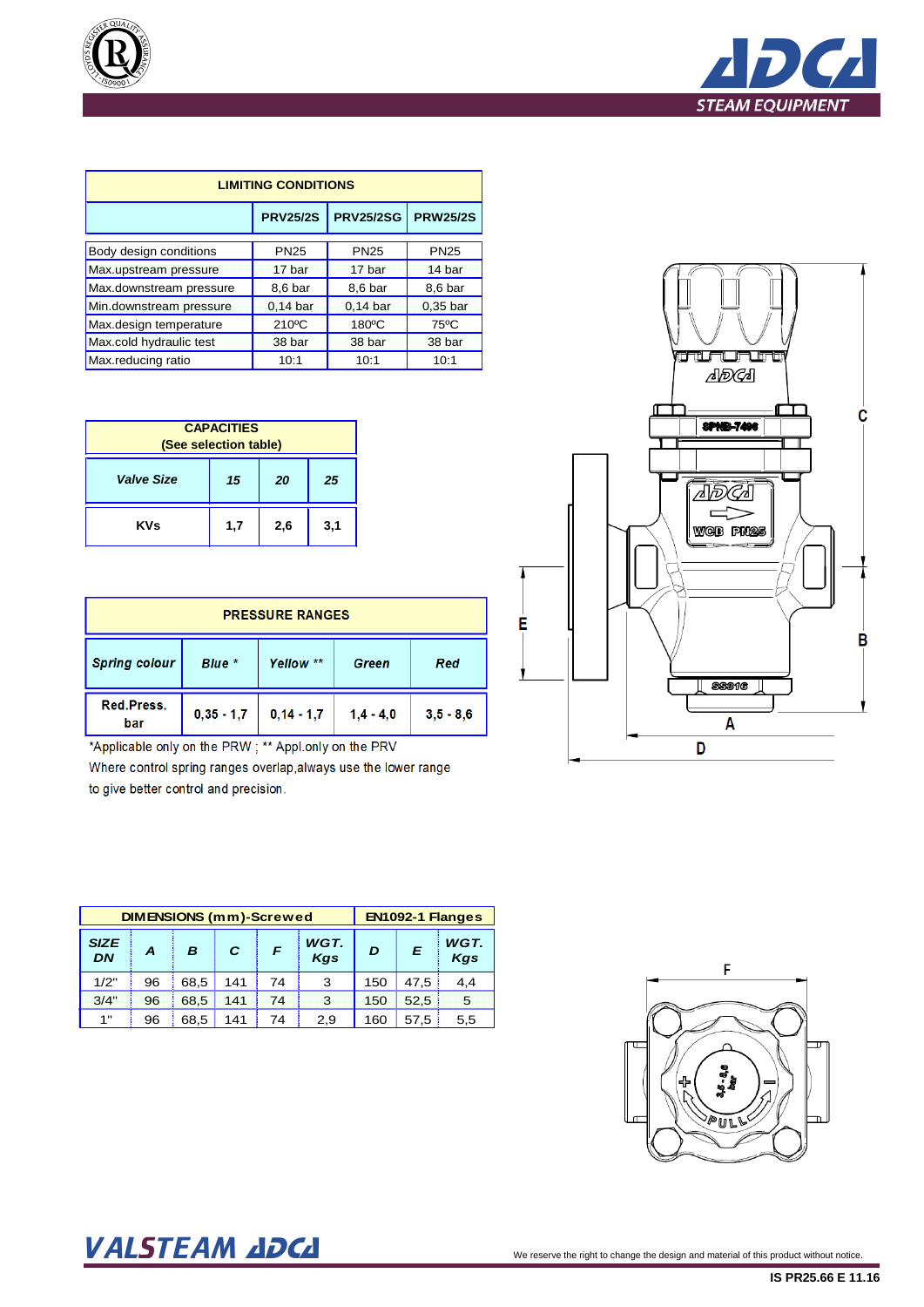

| q, | QUALITY        |
|----|----------------|
|    |                |
|    |                |
|    |                |
|    | $\sqrt{50900}$ |

|                         | <b>MATERIALS</b>          |                                                     |  |  |  |  |  |  |  |  |
|-------------------------|---------------------------|-----------------------------------------------------|--|--|--|--|--|--|--|--|
| POS.                    | <b>DESIGNATION</b>        | <b>MATERIAL</b>                                     |  |  |  |  |  |  |  |  |
| 1                       | VALVE BODY                | A216WCB / 1.0619 or<br>P <sub>250</sub> GH / 1.0460 |  |  |  |  |  |  |  |  |
| $\overline{2}$          | <b>COVER</b>              | A216WCB / 1.0619                                    |  |  |  |  |  |  |  |  |
| 3                       | *SEAT                     | AISI 316 / 1.4401                                   |  |  |  |  |  |  |  |  |
| $\overline{\mathbf{4}}$ | *GASKET                   | <b>COPPER</b>                                       |  |  |  |  |  |  |  |  |
| 5                       | *VALVE                    | <b>HARDENED ST.STEEL</b>                            |  |  |  |  |  |  |  |  |
| 5.1                     | *O-RING                   | <b>NBR</b>                                          |  |  |  |  |  |  |  |  |
| 5.2                     | *VALVE HEAD               | <b>NBR</b>                                          |  |  |  |  |  |  |  |  |
| 5.3                     | *VALVE HEAD               | <b>PTFE/GRAPHITE</b>                                |  |  |  |  |  |  |  |  |
| 6                       | *VALVE RETURN SPRING      | AISI 302 / 1.4300                                   |  |  |  |  |  |  |  |  |
| $\overline{7}$          | *STRAINER SCREEN          | AISI 304 / 1.4301                                   |  |  |  |  |  |  |  |  |
| 8                       | <b>PUSHROD</b>            | AISI 316 / 1.4401                                   |  |  |  |  |  |  |  |  |
| 9                       | BOTTOM CAP                | CF8M/1.4408                                         |  |  |  |  |  |  |  |  |
| 10                      | *CAP GASKET               | ST.ST./ GRAPHITE                                    |  |  |  |  |  |  |  |  |
| 11                      | <b>COVER BOLTS</b>        | STEEL 8.8                                           |  |  |  |  |  |  |  |  |
| 12                      | *GUIDE BUSH               | AISI 316 / 1.4401                                   |  |  |  |  |  |  |  |  |
| 13                      | * PLAIN BEARING           | <b>BRONZE FILLED PTFE</b>                           |  |  |  |  |  |  |  |  |
| 14                      | *BELLOWS                  | AISI 316 TI / 1.4571                                |  |  |  |  |  |  |  |  |
| 15                      | *BELLOWS GASKET           | ST.ST./ GRAPHITE                                    |  |  |  |  |  |  |  |  |
| 16                      | *ADJUSTMENT SPRING        | STEEL                                               |  |  |  |  |  |  |  |  |
| 17                      | <b>TOP SPRING PLATE</b>   | <b>BRASS</b>                                        |  |  |  |  |  |  |  |  |
| 18                      | <b>ADJUSTMENT SCREW</b>   | AISI 304 / 1.4301                                   |  |  |  |  |  |  |  |  |
| 18.1                    | <b>BEARING</b>            | <b>STEEL</b>                                        |  |  |  |  |  |  |  |  |
| 18.2                    | <b>PIN</b>                | AISI 304 / 1.4301                                   |  |  |  |  |  |  |  |  |
| 19                      | <b>SPRING</b>             | AISI 302 / 1.4300                                   |  |  |  |  |  |  |  |  |
| 19.1                    | <b>STARLOCK WASHER</b>    | AISI 302 / 1.4300                                   |  |  |  |  |  |  |  |  |
| 20                      | <b>HANDWHEEL</b>          | <b>PLASTIC</b>                                      |  |  |  |  |  |  |  |  |
| 21                      | <b>SPRING IDENT.PLATE</b> | <b>PLASTIC</b>                                      |  |  |  |  |  |  |  |  |



\* Available spare parts.